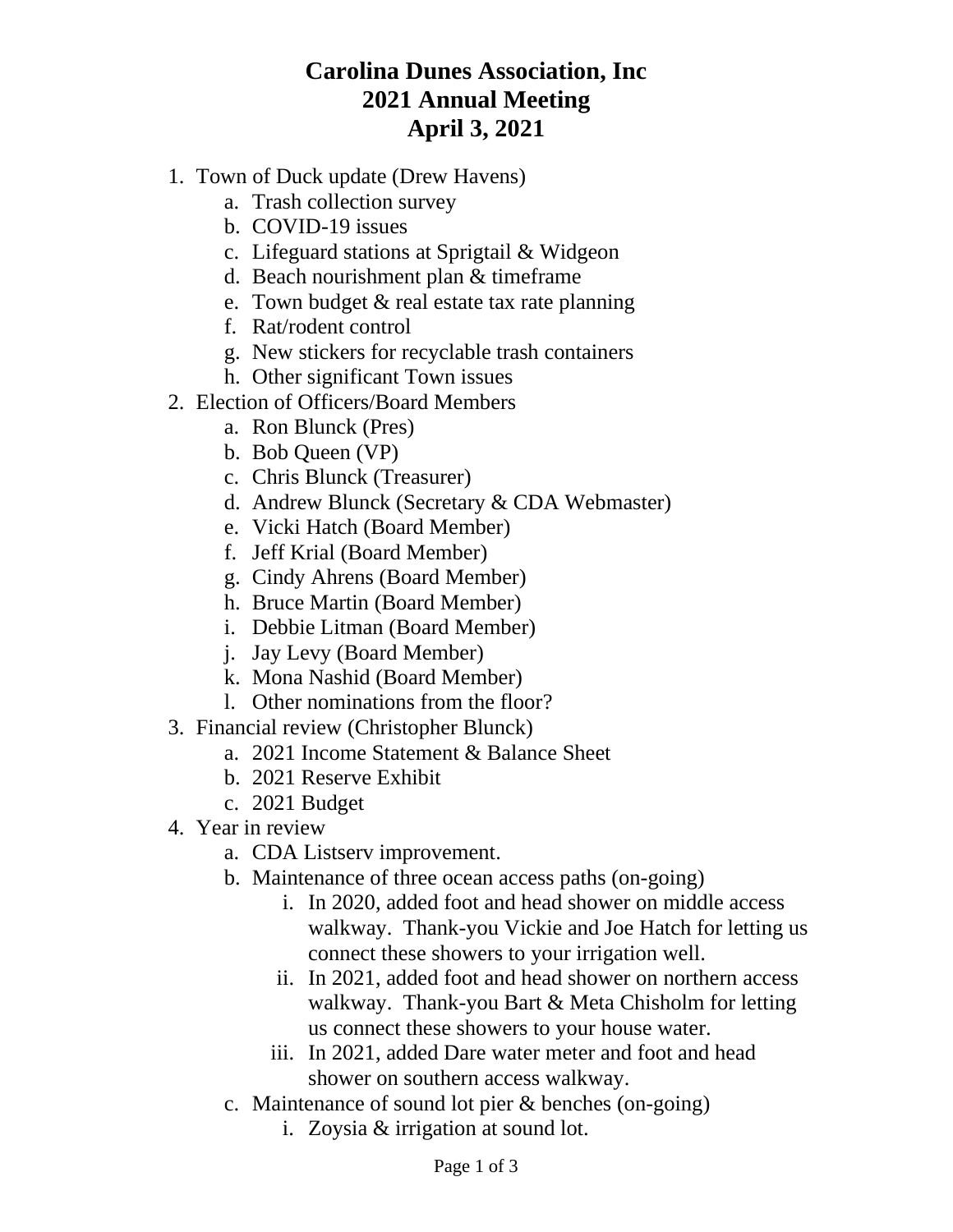- ii. Installed low voltage lighting on the pier.
- d. Maintenance of community signs on NC 12 (on-going)
	- i. Installed seasonal decorations on the southern sign. Thank-you Cindy and Todd Ahrens for your efforts in decorating the sign and weeding the garden area.
	- ii. Added lights to the northern sign. Thank-you Tim  $\&$ Debbie Weir for letting us connect to your house power for the new lights.
	- iii. Adding landscaping at northern sign and improving landscaping at southern sign. Thank-you Mona Nashid & Cindy Ahrens for your planning & muscle power.
	- iv. Cut back russian olives behind southern sign to improve visibility.
- e. Maintenance of community lot on Sprigtail (on-going)
	- i. Contracted with the CDA vendor to mow the lot several times during the season.
	- ii. Maintained the 4 parking places, the golf cart & wagon parking spot and the bike rack.
- f. CDA trash cans.
- g. Rodent issues.
- h. Landscaping maintenance of common elements (on-going)
- i. Coordination with the Town on issues
	- i. Spring bulk trash pick-up. The scheduled date for this is Friday, April 9<sup>th</sup>.
	- ii. Trash collection
		- 1. Seasonal: May 1 through Sep 30
			- a. Regular Trash: Tuesdays and Fridays
			- b. Recyclable Trash: Mondays
		- 2. Off-Season: Oct 1 through Apr 30
			- a. Regular trash Mondays
			- b. Recycle trash  $-1<sup>st</sup>$  and  $3<sup>rd</sup>$  Mondays of each month
	- iii. No-parking enforcement process
	- iv. Life guard parking & extra service
		- 1. Call the Town (252-255-1234) to request life guard assistance getting to/from the beach for people with mobility limitations
	- v. Yard debris left on street shoulders
	- vi. Green street sign maintenance
	- vii. Replacement of blue markers on street by fire hydrants
	- viii. Brown house # signs (new & replacement)
		- 1. Nicole Martin (nmartin@townofduck.com) at the Fire Dept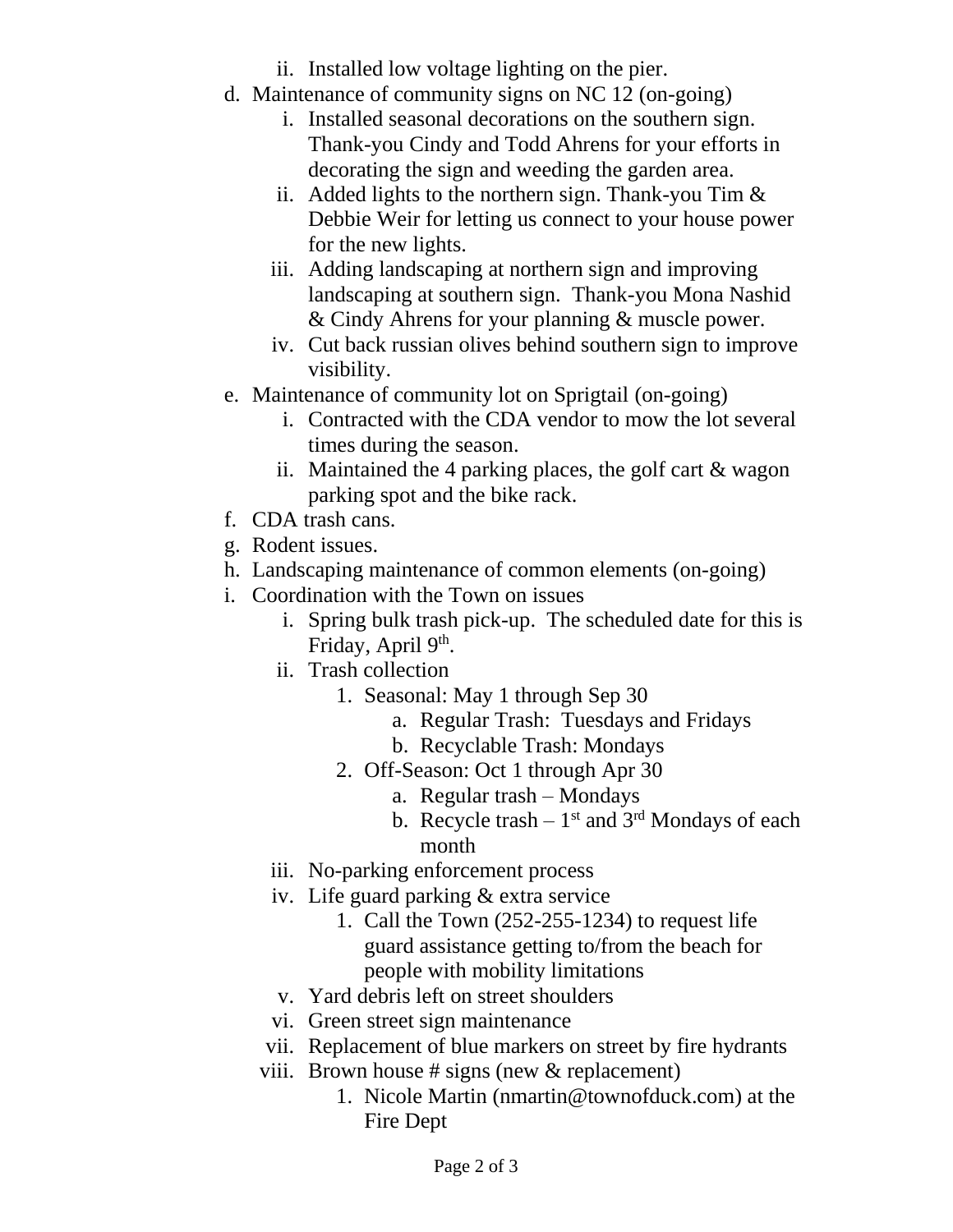ix. Brown EMS signs at bottom of ocean access walkways

- j. Straightening street signs
- k. Trim brush around street signs
- l. Coordination with NCDOT
	- i. Bush hogging street shoulders
	- ii. Other street maintenance issues
- 5. Replacement trash containers
	- a. Trash containers (Waste Mgt: 800-877-7531, \$65 each plus delivery charge)
		- i. Note: The Town may provide free replacement containers. Call them and ask.
	- b. Recycle containers (Town: 252-255-1234, free)
- 6. Summer tips
	- a. Instructions for guests/renters
		- i. Ocean and sound access points
		- ii. Trash & recycle collections
		- iii. No fireworks
		- iv. BBQ grills
		- v. Turn off exterior spot lights after 10 PM
		- vi. Limit outdoor speaker volume, especially after 10 PM
- 7. Duck Police special services
	- a. Non-911 emergency # for absentee owners: 252-599-1057
	- b. @DuckOBX twitter account for police information
	- c. House checks
	- d. Making inventory videos
	- e. Parking enforcement (complaint driven)
	- f. Nicole Martin (nmartin@townofduck.com) at the Police Dept
- 8. CDA Insurance
	- a. Liability Policy
	- b. D&O Policy
- 9. Communications
	- a. Email communications
	- b. CDA directories
	- c. CDA listserv
	- d. CDA website [\(www.carolinadunes.org\)](http://www.carolinadunes.org/)
	- e. New owner welcome letters
	- f. EMS street signs at ocean access points
	- g. Bulk trash collection in Spring & Fall
	- h. Storm status
- 10.Other topics?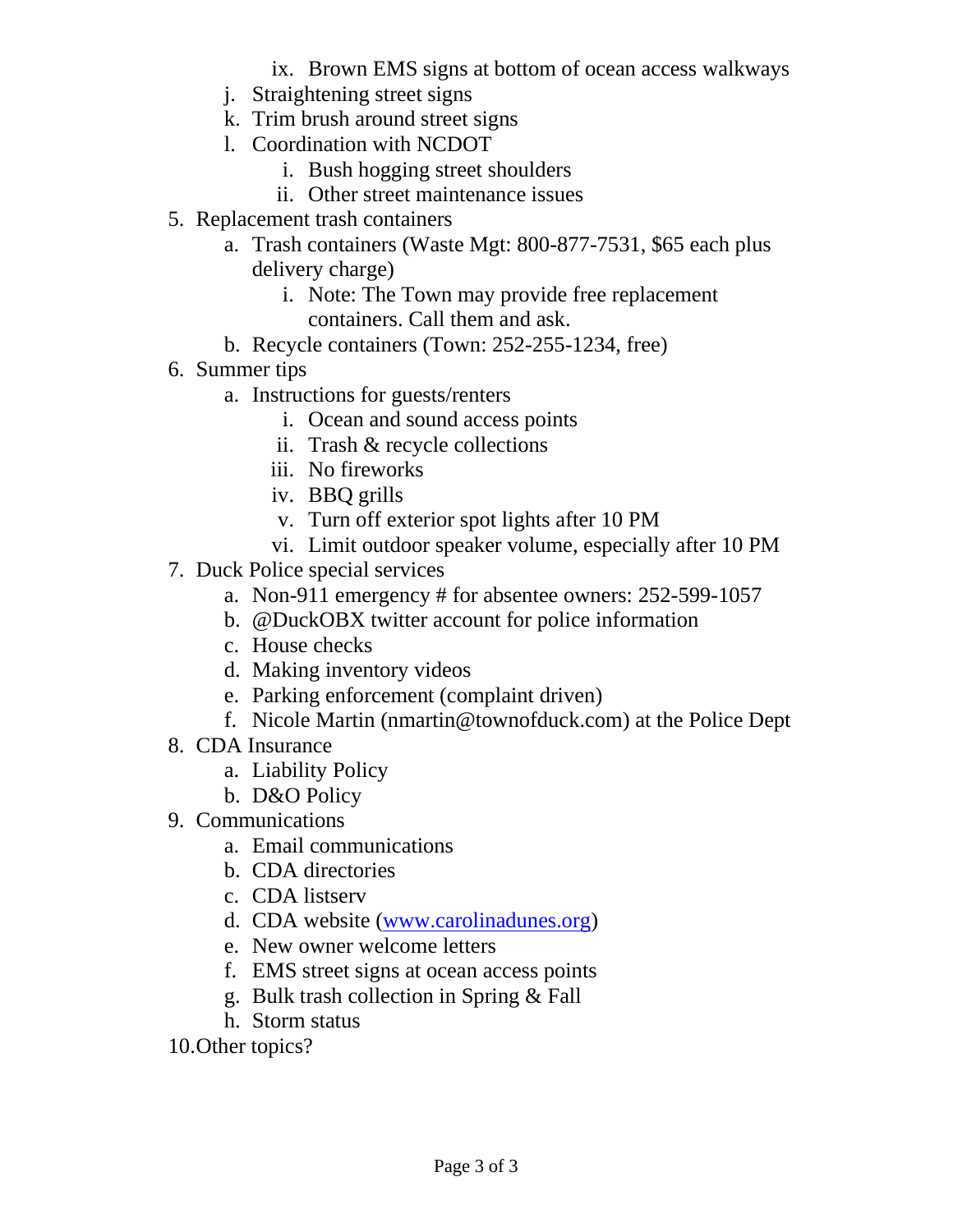| Year | Revenue  | Expense  | Net Income | <b>EOY Cash</b> | Reserve  |
|------|----------|----------|------------|-----------------|----------|
|      |          |          |            | <b>Balance</b>  |          |
| 2012 | \$28,352 | \$20,689 | \$7,662    | \$34,624        |          |
| 2013 | \$23,278 | \$20,973 | \$2,305    | \$33,900        |          |
| 2014 | \$24,278 | \$11,988 | \$12,269   | \$26,230        |          |
| 2015 | \$24,552 | \$20,016 | \$4,536    | \$26,172        |          |
| 2016 | \$23,900 | \$7,961  | \$15,942   | \$42,736        |          |
| 2017 | \$24,039 | \$7,302  | \$16,737   | \$59,472        |          |
| 2018 | \$23,631 | \$12,744 | \$10,887   | \$48,753        |          |
| 2019 | \$24,581 | \$12,405 | \$4,697    | \$46,911        | \$40,413 |
| 2020 | \$24,536 | \$16,819 | \$7,717    | \$48,729        | \$54,336 |

### **Financial Summary**

### **Improvements Performed in 2020**

| Year | Description                      | Estimate | Actual  | <b>Total Cost</b> |
|------|----------------------------------|----------|---------|-------------------|
|      | 2020   Sound Irrigation          | \$7,500  | \$5,805 | \$5,805           |
|      | 2020   Sound Electrical Service  | \$4,500  | \$4,135 | \$9,940           |
|      | 2020   Sound Pier Lights         | \$0      | \$3,900 | \$13,840          |
| 2020 | Sound Foot Shower                | \$0      | \$357   | \$14,197          |
| 2020 | Middle Ocean Walkway Foot Shower | \$0      | \$656   | \$14,853          |

## **Improvements Planned in 2021**

| Year | Description                                  | Cost    | <b>Total Cost</b> |
|------|----------------------------------------------|---------|-------------------|
| 2021 | Southern Walkway Municipal Water             | \$3,000 | \$3,000           |
|      | 2021   Northern and Southern Walkway Showers | \$4,000 | \$7,000           |
|      | 2021   Northern Community Sign Lighting      | \$1,000 | \$8,000           |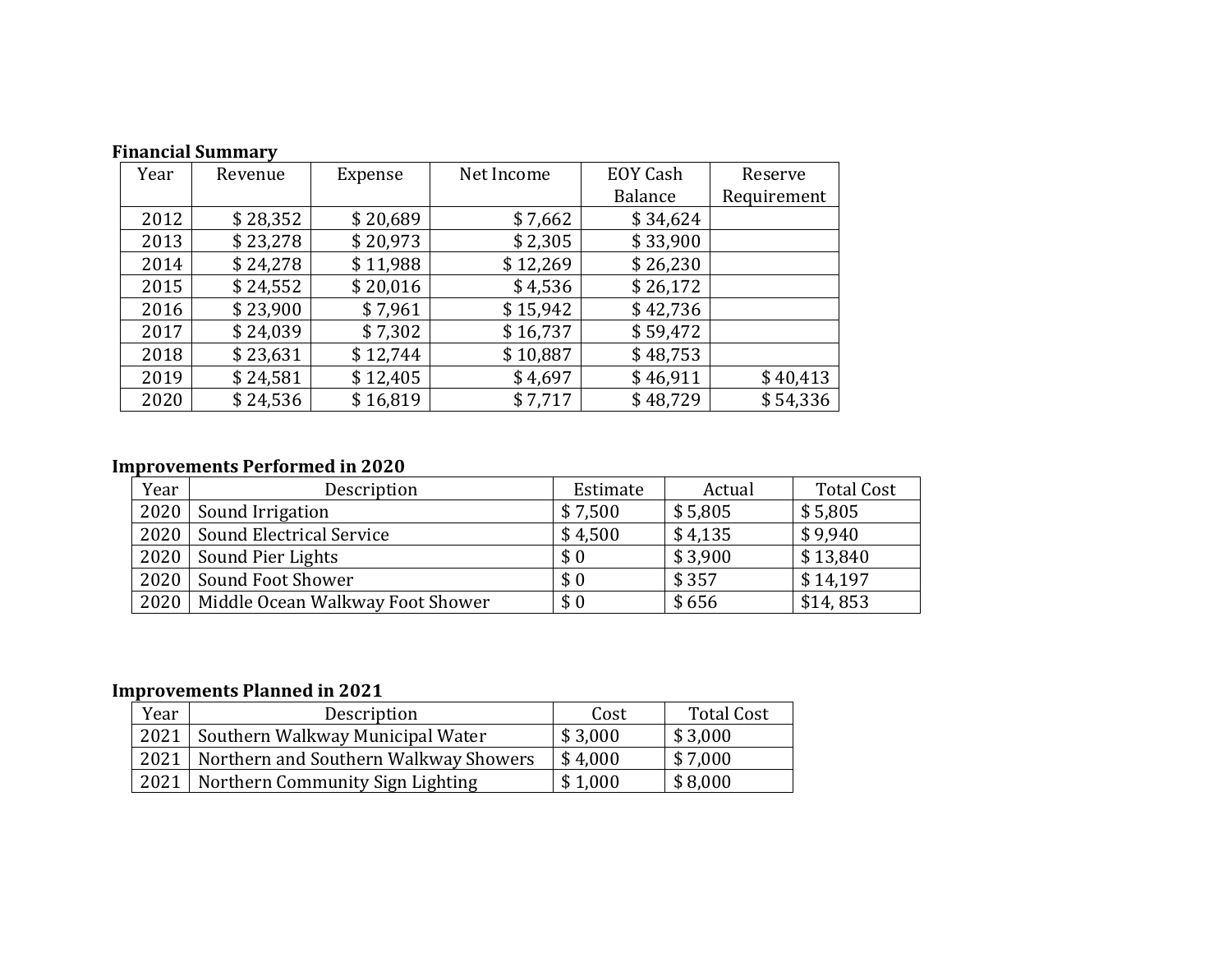#### **Carolina Dunes Association Statement of Operations & Budget As of: 2/8/2021**

|                                |             |        |                          |        |                          |      |                          | 2021                |                                                                                                                                                                                          |
|--------------------------------|-------------|--------|--------------------------|--------|--------------------------|------|--------------------------|---------------------|------------------------------------------------------------------------------------------------------------------------------------------------------------------------------------------|
| <b>Operations &amp; Budget</b> | 2020        | 2021   |                          |        | 2021                     |      | 2021                     | <b>Favorable or</b> |                                                                                                                                                                                          |
|                                | Actual      | Actual |                          |        | <b>Budget</b>            |      | Variance                 | Unfavorable         |                                                                                                                                                                                          |
| Income                         |             |        |                          |        |                          |      |                          |                     |                                                                                                                                                                                          |
| <b>Owner Dues</b>              | 24,525      | \$     |                          | \$     | 22,500                   | \$   | (22, 500)                | U                   |                                                                                                                                                                                          |
| Interest & Dividend Income     | 11          | \$     |                          | \$     | $\blacksquare$           | \$   |                          |                     |                                                                                                                                                                                          |
| Total Income \$                | 24,536      | \$     |                          | $-$ \$ | 22,500 \$                |      | (22, 500)                | U                   |                                                                                                                                                                                          |
| Expenses                       |             |        |                          |        |                          |      |                          |                     |                                                                                                                                                                                          |
| Administrative                 | \$          | \$     |                          | \$     | 50                       | \$   | (50)                     | F                   |                                                                                                                                                                                          |
| <b>Bank Service Charge</b>     | \$          | \$     |                          | \$     | $\overline{\phantom{a}}$ | \$   | $\overline{\phantom{a}}$ | F                   |                                                                                                                                                                                          |
| <b>Charitable Donations</b>    | 200         | \$     |                          | \$     | 200                      | \$   | (200)                    | F                   |                                                                                                                                                                                          |
| General Insurance (GL, D&O)    | \$<br>300   | \$     |                          | \$     | 2,500                    | \$   | (2,500)                  | F                   | Low in 2020 (paid in December 2019)<br>grass cutting along ocean walkways,<br>Sound Lot, and Sprigtail Lot. More                                                                         |
| Landscape Expense              | \$<br>5,372 | \$     |                          | \$     | 5,000                    | -\$  | (5,000)                  | F                   | weeks being covered in Spring and<br>Fall.                                                                                                                                               |
| Legal & Professional Expense   |             | \$     |                          | \$     | 500                      | \$   | (500)                    | F                   |                                                                                                                                                                                          |
| HOA Management Company Fee     | \$          | \$     |                          | \$     | 6,000                    | \$   | (6,000)                  |                     |                                                                                                                                                                                          |
| Miscellaneous                  | \$          | \$     |                          | £.     | 500                      | -\$  | (500)                    | F                   |                                                                                                                                                                                          |
| <b>Online Services</b>         | 51          | \$     |                          | \$     | 250                      | \$   | (250)                    | F                   |                                                                                                                                                                                          |
| Overhead (Annual Meeting)      | ٠           | \$     |                          | £.     | 500                      | \$   | (500)                    | F                   |                                                                                                                                                                                          |
| Postage                        | \$<br>89    | \$     |                          | S      | 100                      | \$   | (100)                    | F                   |                                                                                                                                                                                          |
|                                |             |        |                          |        |                          |      |                          |                     | 2020 elevated due to Sound Lot<br>Dominion Power, Wire, Conduit, etc;<br>Anticipate elevated 2021 due to: foot<br>showers on northern and southern<br>ocean walkways, northern community |
| Repairs & Maintenance          | \$<br>9,731 | \$     |                          | \$     | 10,000                   | - \$ | (10,000)                 | F                   | sign lighting improvements                                                                                                                                                               |
| Supplies                       | \$          | \$     |                          | \$     | 250                      | \$   | (250)                    | F                   |                                                                                                                                                                                          |
| Taxes                          | \$          | \$     |                          | \$     | ÷                        | \$   |                          | F                   |                                                                                                                                                                                          |
|                                |             |        |                          |        |                          |      |                          |                     | northern and southern walkway foot                                                                                                                                                       |
| <b>Utilities</b>               | 1,075       | \$     |                          | $-$ \$ | 1,500                    | -\$  | (1,500)                  | F                   | showers                                                                                                                                                                                  |
| Total Expenses \$              | 16,818      | \$     |                          | - \$   | 27,350                   | -\$  | 27,350                   | F                   |                                                                                                                                                                                          |
| Operating Surplus (Deficit) \$ | 7,718       | \$     | $\overline{\phantom{0}}$ | \$     | $(4,850)$ \$             |      | (4, 850)                 | U                   | Offset by \$6K HOA Management Company Fee                                                                                                                                                |

#### **Reserve Fund Analysis**

| Beginning Reserve January 1, 2021    | 48.729  |                                  |
|--------------------------------------|---------|----------------------------------|
| Operating Surplus (Deficit)          | (4.850) |                                  |
|                                      |         | Ocean Walkway Foot Showers,      |
| Capital Improvements in Current Year | (8,000) | Northern Community Sign Lighting |
| Ending Reserve December 31, 2021     | 35.879  |                                  |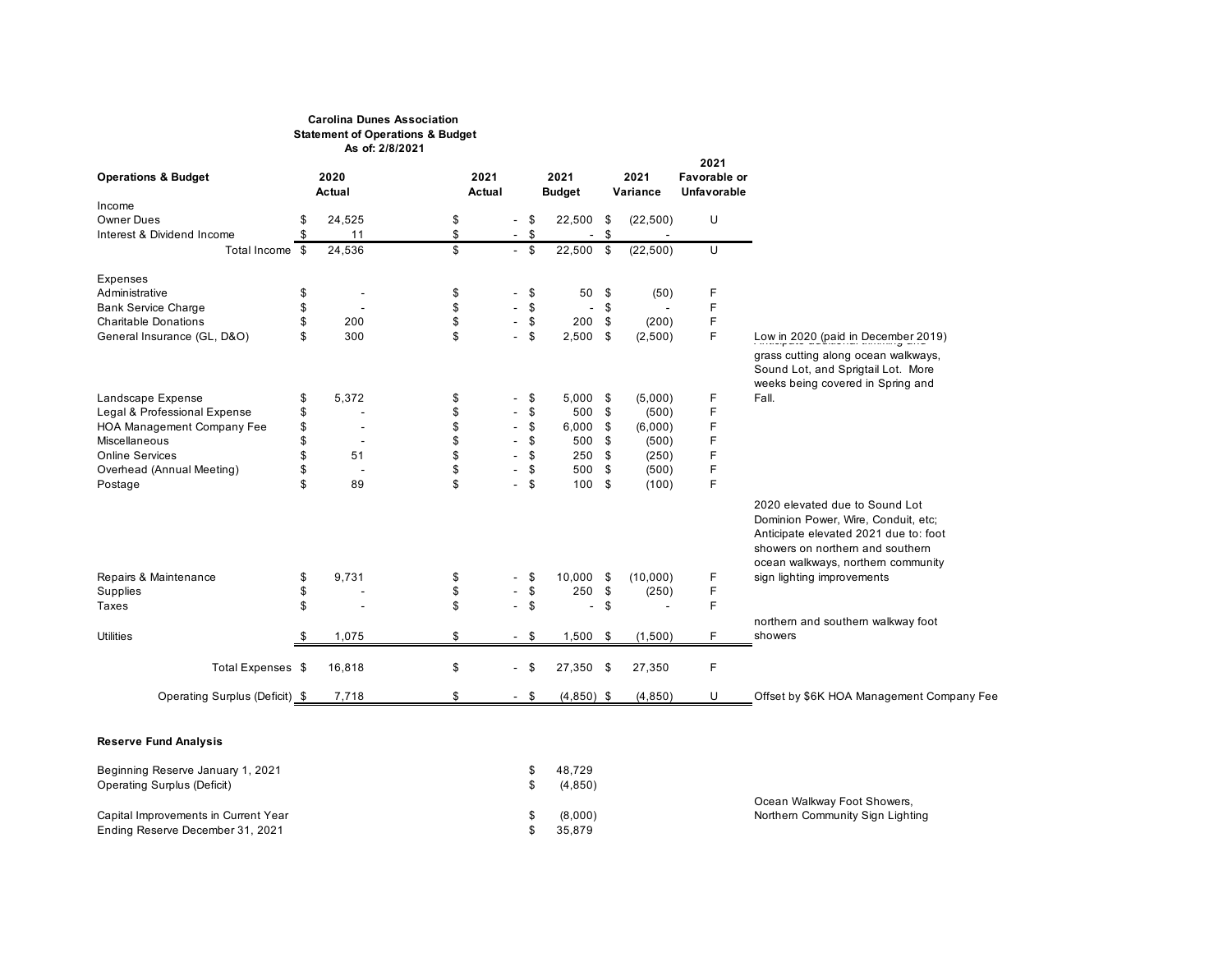#### **Carolina Dunes Association Summary of Future Reserve Requirements 1/3/2021**

|      |                                                |         |             | Initial          |                             |             |     |                     |                       |     |             |              |                             |                            |                            |
|------|------------------------------------------------|---------|-------------|------------------|-----------------------------|-------------|-----|---------------------|-----------------------|-----|-------------|--------------|-----------------------------|----------------------------|----------------------------|
|      |                                                |         |             | <b>Estimated</b> | <b>Estimated</b>            | Calculated  |     | <b>Current Year</b> | Assumed               |     | Projected   |              | <b>Current Year</b>         | <b>Reserve Requirement</b> | <b>Reserve Requirement</b> |
| Last |                                                | Current | Acquisition | Total            | Remaining                   | Replacement |     | Replacement         | <b>Inflation Rate</b> |     | Replacement |              | <b>Reserve Contribution</b> | <b>Accumulation</b>        | <b>Accumulation Amt</b>    |
|      | <b>Updated Description</b>                     | Year    | Year        |                  | Life in Years Life in Years | Year        |     | Cost                | per Year              |     | Cost        |              | as of Dec 2021              | Factor (%)                 | as of Dec 2021             |
|      | <b>Existing Equipment</b>                      |         |             |                  |                             |             |     |                     |                       |     |             |              |                             |                            |                            |
|      | 9/17/20 Southern Sign & Lights                 | 2021    | 2014        | 10               | $\overline{2}$              | 2023        | \$  | 5,000               | 3%                    | \$  | $5,305$ \$  |              | 530                         | 77.8%                      | \$<br>4,126                |
|      | 9/17/20 Northern Sign                          | 2021    | 2014        | 10               |                             | 2025        |     | 4,000               | 3%                    |     | 4,502       | - \$         | 450                         | 63.6%                      | 2,865                      |
|      | 7/7/19 Sound Lot Pier Pilings                  | 2021    | 2014        | 25               | 19                          | 2040        |     | 20,000              | 3%                    | \$  | 35,070      | - \$         | 1,403                       | 26.9%                      | 9.442                      |
|      | 7/7/19 Sound Lot Pier Decking and Handrails    | 2021    | 2014        | 10               |                             | 2025        |     | 10,000              | 3%                    | \$  | 11,255      | -S           | 1.126                       | 63.6%                      | 7,162                      |
|      | 9/17/20 Sound Lot Benches                      | 2021    | 2013        | 5                |                             | 2023        |     | 2,000               | 3%                    |     | 2,122       | - S          | 424                         | 80.0%                      | 1,697                      |
|      | 10/4/19 Sound Lot Well                         | 2020    | 2019        | 15               | 14                          | 2034        |     | 5,000               | 3%                    |     | 7,563       | - S          | 504                         | 6.7%                       | 504                        |
|      | 10/4/19 Sound Lot Utility Area                 | 2020    | 2019        | 15               | 14                          | 2034        |     | 2,000               | 3%                    |     | 3,025       | - S          | 202                         | 6.7%                       | 202                        |
|      | 3/25/20 Sound Lot Irrigation                   | 2020    | 2020        | 15               | 15                          | 2035        |     | 7,000               | 3%                    |     | 10,906      | -S           | 727                         | 0.0%                       |                            |
|      | 7/7/19 Northern Ocean Access Walkway           | 2021    | 2018        | 10               |                             | 2029        |     | 15,000              | 3%                    |     | 19,002      | - \$         | 1,900                       | 27.3%                      | 5,182                      |
|      | 7/7/19 Northern Ocean Access Benches 1G        | 2021    | 2013        |                  |                             | 2023        |     | 2,500               | 3%                    |     | 2,652       | -S           | 530                         | 80.0%                      | 2,122                      |
|      | 7/7/19 Northern Ocean Access Benches 2G        | 2021    | 2018        | 5                |                             | 2025        |     | 2,500               | 3%                    |     | 2,814       | -S           | 563                         | 42.9%                      | 1,206                      |
|      | 7/7/19 Middle Ocean Access Walkway             | 2021    | 2015        | 10               |                             | 2026        |     | 15,000              | 3%                    | \$  | 17,389      | - 95         | 1,739                       | 54.5%                      | 9,485                      |
|      | 7/7/19 Middle Ocean Access Benches 1G          | 2021    | 2015        | 5                |                             | 2022        |     | 3,000               | 3%                    | \$. | 3,090       | - S          | 618                         | 85.7%                      | 2,649                      |
|      | 7/7/19 Middle Ocean Access Bike Rack and Trash | 2021    | 2015        | 5                |                             | 2024        | \$. | 1,000               | 3%                    | \$  | 1,093       | -S           | 219                         | 66.7%                      | 728                        |
|      | 7/7/19 Southern Ocean Access Walkway           | 2021    | 2018        | 10               |                             | 2029        |     | 15,000              | 3%                    | \$. | 19,002 \$   |              | 1,900                       | 27.3%                      | 5,182                      |
|      | 7/7/19 Southern Ocean Access Benches 1G        | 2021    | 2013        | 5                |                             | 2022        |     | 2,500               | 3%                    |     | 2,575       | - S          | 515                         | 88.9%                      | 2,289                      |
|      | 7/7/19 Southern Ocean Access Benches 2G        | 2021    | 2018        | 5                |                             | 2024        |     | 2,500               | 3%                    |     | $2,732$ \$  |              | 546                         | 50.0%                      | 1,366                      |
|      | 7/7/19 Sprigtail Lifeguard Parking             | 2021    | 2018        | 5                |                             | 2024        |     | 6,000               | 3%                    |     | 6,556       | - 35         | 1.311                       | 50.0%                      | 3,278                      |
|      | 9/17/20 Sprigtail Lot Storage Shed             | 2021    | 2019        | 15               | 14                          | 2035        |     | 10,000              | 3%                    |     | 15,126      |              | 1,008                       | 12.5%                      | 1,891                      |
|      |                                                |         |             |                  |                             |             |     | 130,000             |                       |     | 171,777     | $\mathbf{s}$ | 16,216                      |                            | 61,376                     |
|      |                                                |         |             |                  |                             |             |     |                     |                       |     |             |              |                             |                            |                            |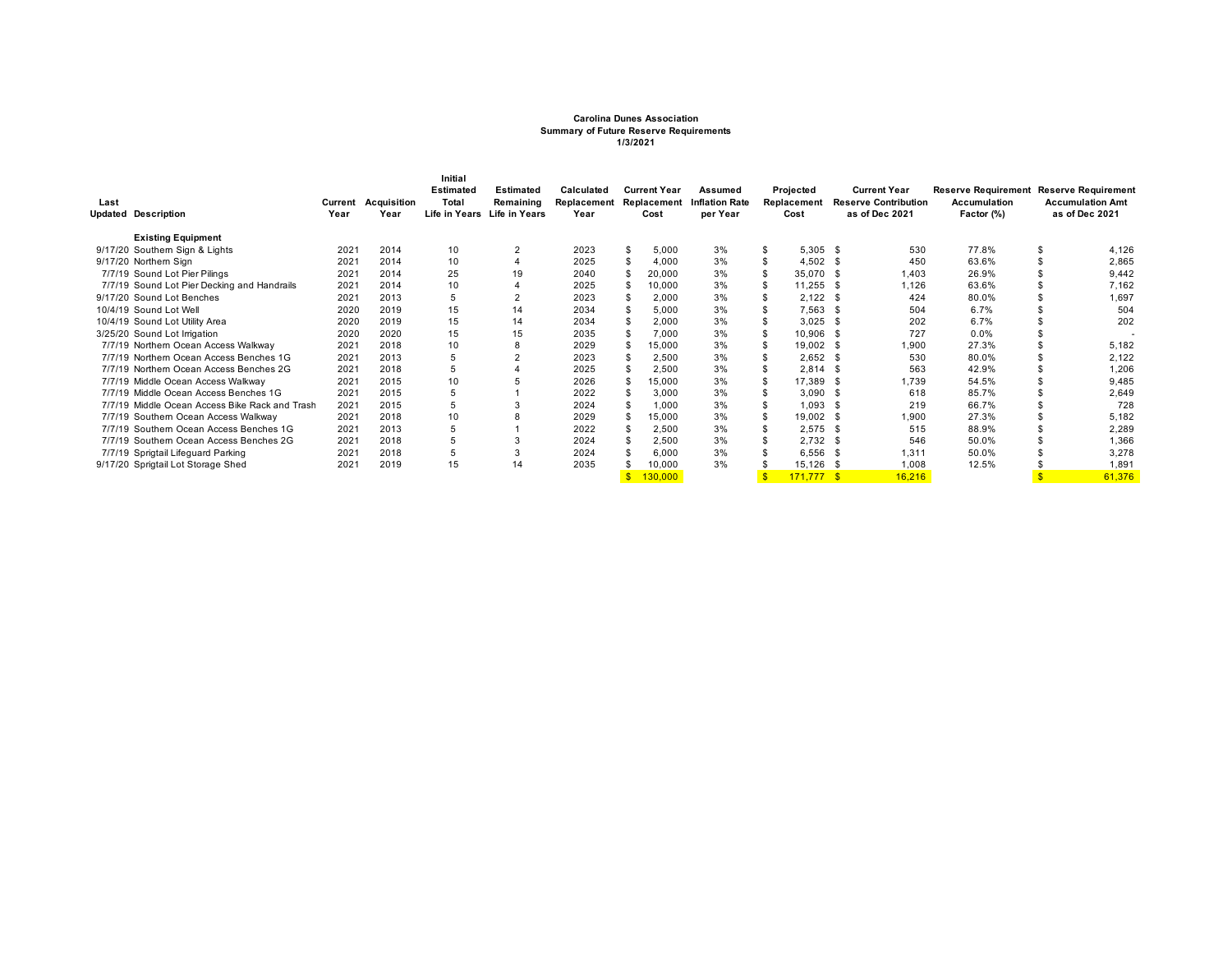#### **Carolina Dunes Association 5-Year Rolling Reserve Fund Projections 1/3/2021**

| <b>Date</b> | <b>Item</b>                                     | <b>Amount</b> | Running<br><b>Balance</b> | <b>Reserve</b><br><b>Balance Pacing</b> | <b>Reserve</b><br><b>Balance</b> |                    |
|-------------|-------------------------------------------------|---------------|---------------------------|-----------------------------------------|----------------------------------|--------------------|
| 1/1/21      | Reserve balance                                 | 48,729 \$     | 48,729                    | \$<br>Requirement<br>61,376 \$          | Variance<br>(12, 647)            | <b>Assumptions</b> |
| 2021        | Unanticipated repairs                           | $-2,500$ \$   | 46,229                    |                                         |                                  |                    |
| 2021        | New reserve funds from dues                     | $-4,850$ \$   | 41,379 \$                 | $75,017$ \$                             | (33, 638)                        |                    |
| 2022        | Unanticipated repairs                           | $-2,500$ \$   | 38,879                    |                                         |                                  |                    |
| 2022        | Middle Ocean Access Bench Refresh 1G            | $-3,090$ \$   | 35,789                    |                                         |                                  |                    |
| 2022        | Northern Ocean Access Bench Refresh 1G          | $-2,652$ \$   | 33,137                    |                                         |                                  |                    |
| 2022        | Southern Ocean Access Bench Refresh 1G          | $-2,575$ \$   | 30,562                    |                                         |                                  |                    |
| 2022        | Sound Lot Walkway                               | $-10,000$ \$  | 20,562                    |                                         |                                  |                    |
| 2022        | New reserve funds from dues                     | $3,150$ \$    | $23,712$ \$               | $81,234$ \$                             | (57, 522)                        |                    |
| 2023        | Unanticipated repairs                           | $-2,500$ \$   | 21,212                    |                                         |                                  |                    |
| 2023        | Southern Sign Lot (Sign & Lights) Refresh       | $-5,305$ \$   | 15,907                    |                                         |                                  |                    |
| 2023        | Sound Lot Bench Refresh                         | $-2,122$ \$   | 13,785                    |                                         |                                  |                    |
| 2023        | Southern Ocean Access Bench Refresh 2G          | $-2,732$ \$   | 11,054                    |                                         |                                  |                    |
| 2023        | New reserve funds from dues                     | $-4,850$ \$   | $6,204$ \$                | $97,450$ \$                             | (91, 246)                        |                    |
| 2024        | Unanticipated repairs                           | $-2,500$ \$   | 3,704                     |                                         |                                  |                    |
| 2024        | Northern Sign Refresh                           | $-4,502$ \$   | (798)                     |                                         |                                  |                    |
| 2024        | Sound Lot Pier Decking and Handrails Refresh    | $-11,255$ \$  | (12, 053)                 |                                         |                                  |                    |
| 2024        | Northern Ocean Access Bench Refresh 2G          | $-2,814$ \$   | (14, 867)                 |                                         |                                  |                    |
| 2024        | Sprigtail Lifeguard Parking Refresh             | $-6,556$ \$   | (21, 424)                 |                                         |                                  |                    |
| 2024        | New reserve funds from dues                     | $-4,850$ \$   | $(26, 274)$ \$            | $113,666$ \$                            | (139, 940)                       |                    |
| 2025        | Unanticipated repairs                           | $-2,500$ \$   | (28, 774)                 |                                         |                                  |                    |
| 2025        | Middle Ocean Access Walkway Refresh             | $-17,389$ \$  | (46, 163)                 |                                         |                                  |                    |
| 2025        | Middle Ocean Access Bike Rack and Trash Refresh | $-1,093$ \$   | (47, 255)                 |                                         |                                  |                    |
| 2025        | New reserve funds from dues                     | $-4,850$ \$   | $(52, 105)$ \$            | $129,882$ \$                            | (181.988)                        |                    |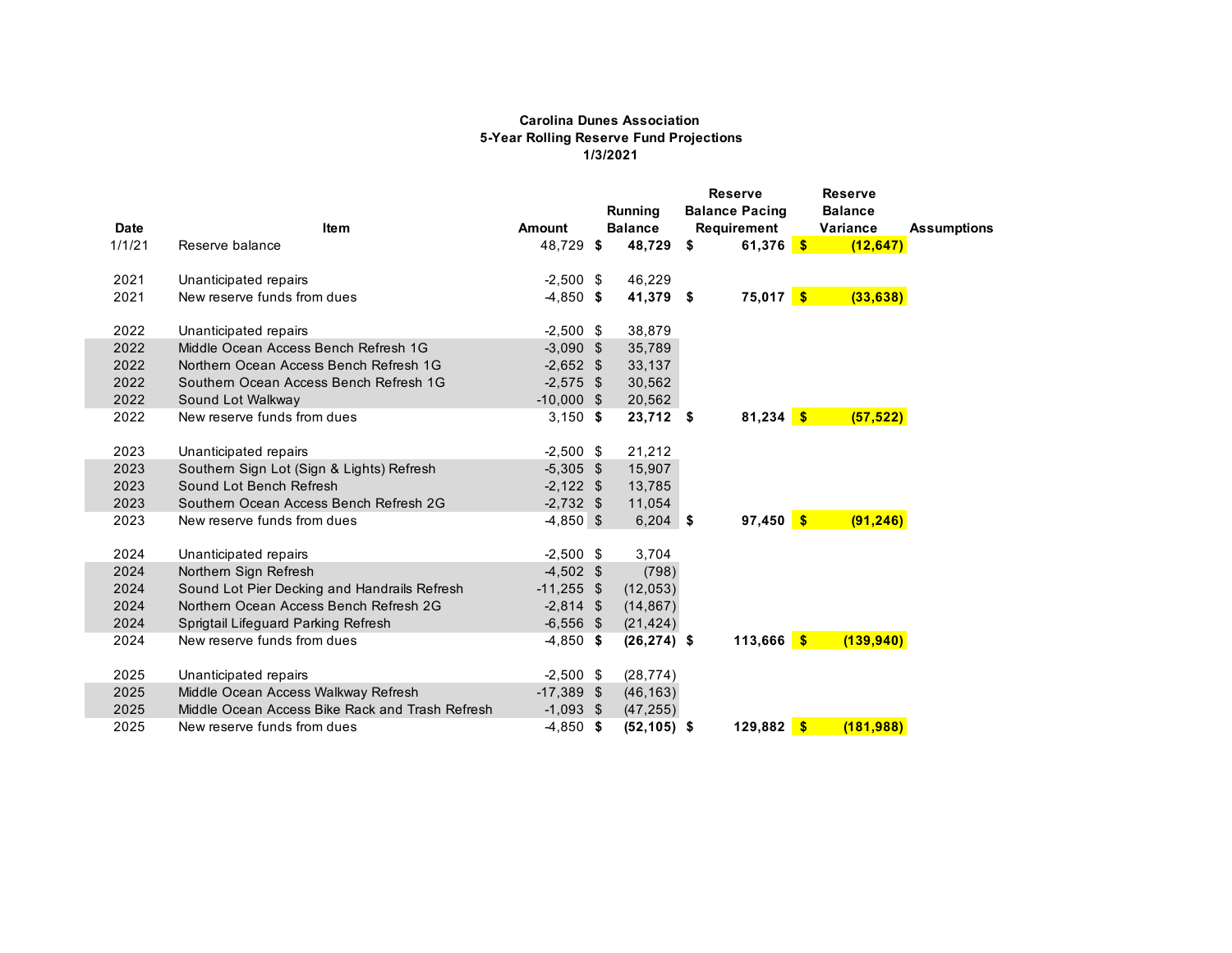# **Balance Sheet 12/31/2020**

## **Assets**

| <b>Total Liabilities &amp; Equity</b>          |                              |              | \$826,995.35 |
|------------------------------------------------|------------------------------|--------------|--------------|
| <b>Total Equity</b>                            |                              |              | \$826,995.35 |
| <b>Retained Earnings</b>                       |                              |              | \$109,433.82 |
| <b>Opening Balances</b>                        |                              | \$717,561.53 |              |
| <b>Equity</b>                                  |                              |              |              |
| <b>Equity</b>                                  |                              |              |              |
| <b>Liabilities</b><br><b>Total Liabilities</b> |                              |              | \$0.00       |
| <b>Total Assets</b>                            |                              |              | \$826,995.35 |
| <b>Charles Schwab</b>                          | \$48,729.21                  |              |              |
| <b>Real Estate</b><br><b>Financial Assets</b>  |                              |              |              |
| <b>Equipment</b>                               | \$115,166.14<br>\$663,100.00 |              |              |
| <b>Capitalized Assets</b>                      |                              |              |              |
| <b>Assets</b>                                  |                              |              |              |